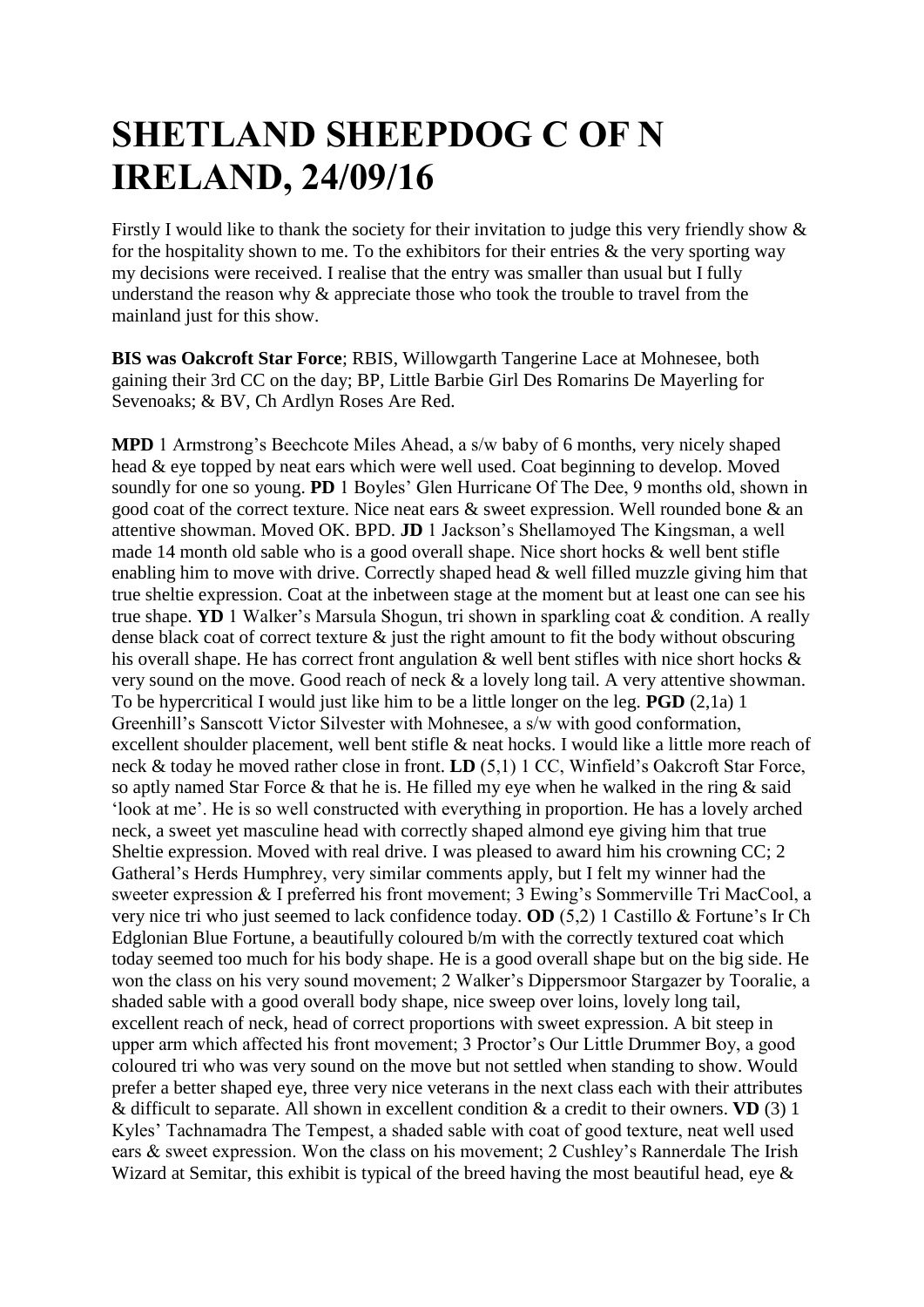expression & overall shape but showing his age a bit on the move; 3 Fenton's Shanmie The Hell Raiser, heavily coated sable who moved soundly. Just preferred the expression of 2. **S/w D** 1 Castillo & Fortune's Ch Ir Lux Dutch Ch Irish Legend, a very heavily coated sable presented in immaculate coat & condition. Good bone & body shape, well bent stifle & moved with drive behind. His ear carriage let him down today. **Tri D** (2) 1 I liked both these exhibits  $\&$  it was a close decision as both of them were very sound  $\&$  could change pa.ces many times. 1 O'Callaghan's Ardlyn Alfie Bo, a well made dog who was not a happy showman today but deserved to win the class on his overall breed type. He has a lovely head & expression; 2 McArdles' Slievemac Spaceman, at almost 10 years old this dog is a credit to his owners. Shown in super condition. He is well proportioned & a lovely shape with an excellent reach of neck. Very attentive to his handler. **B/m D** (2) 1 Jackson's Ir Ch Fearnach Blue Rhapsody at Cluain Ultaigh, this dog is a beautiful colour, the correct silvery blue splashed & marbled with black. Just as the breed standard says. A correctly shaped head, with level planes & an almond shaped eye obliquely set giving a soft melting expression. He is well constructed with a good bend of stifle  $\&$  nice short hocks enabling him to move with drive. What's more he is the correct size without appearing too feminine. RCC; 2 Davis' Ardlyn Charley Harper, well made dog shown in good condition but a darker blue colour, moved soundly in front but would prefer a more positive hind movement. **Bred in Northern Ireland D** 1 G Hurricane Of The Dee.

**MPB** (4,1) 1 McDonagh's Karashanty Champayne Crazy, a very attractive 7 month old baby. She has everything going for her. A lovely reach of neck, correct amount of nice round bone for her age, well shaped & set eye giving an appealing expression. Very sound on the move; 2 Mottram's Lanteague Stage Whisper at Lochkaren, very similar to the winner & all the same comments apply. Not quite settled today  $\&$  her front movement needs to firm up, which I am sure will do so in time; 3 Fenton's Shanmies Tropical Blue, a very raw baby of 6 months. She is a lovely shape & just needs time as so many blue merles do at this age. **PB**  (4,1) 1 BP, Doyles' Little Barbie Girl Des Romarins De Mayerling for Sevenoaks, took my eye when she entered the ring. A sable who is so well constructed with good shoulder angulation & the correct amount of nice round bone. Lovely reach of neck & neat well used ears. I could have taken her home with me; 2 L Stage Whisper at L; 3 S Tropical Blue. **JB** (2) 1 McArdles' Fearnach Tilly Trotter at Slievemac, a sable who is a lovely colour & has the correctly textured coat which was well presented & fitted her shape. Good bone, nice reach of neck, well let down hocks & correct bend of stifle enabling her to move soundly. Foreface needs to fill a little more to complete the picture; 2 Clegram & Berry's Smiddyshaw I'll Be There For U, this was a very difficult decision to make between two very nice bitches. I loved this bitch's head  $\&$  expression. She has nice neat ears which she used to advantage  $\&$  is a lovely shape with a nice sweep over her loins. I would probably like a little more bone but her let down today was that she moved wide in front. **YB** (3) 1 Greenhill's Mohnesee Diamonds 'N' Pearls, a b/m who won this class on her excellent front construction. It is so good to see shoulders & upper arms the same length & at the correct angles to one another. She moved with such drive from behind & reach in front. Her head has two level planes, a very sweet expression & is topped by neat well used ears; 2 McDonagh's Karashanty Honesty, tri with a really dense black coat  $\&$  of good harsh texture. She has a good bone  $\&$  a lovely dark eye. I just preferred the expression of the winner. Sound on the move; 3 Doyles' Sevenoaks Penny Heaven. **NB** (2) 1 L Stage Whisper at L; 2 S Tropical Blue. **GB** (1) 1 McNight's Cinbaramy Kismet, a bi blue with a very attractive head markings. Plenty of harsh coat covering a well made body. Good bone & overall shape. Moved OK & was attentive to her handler. A bath would enhance her lovely colour. **PGB** (5) There was very little to separate the first three in this class. All lovely bitches. 1 Jones' Lavika Lucky Me, a well